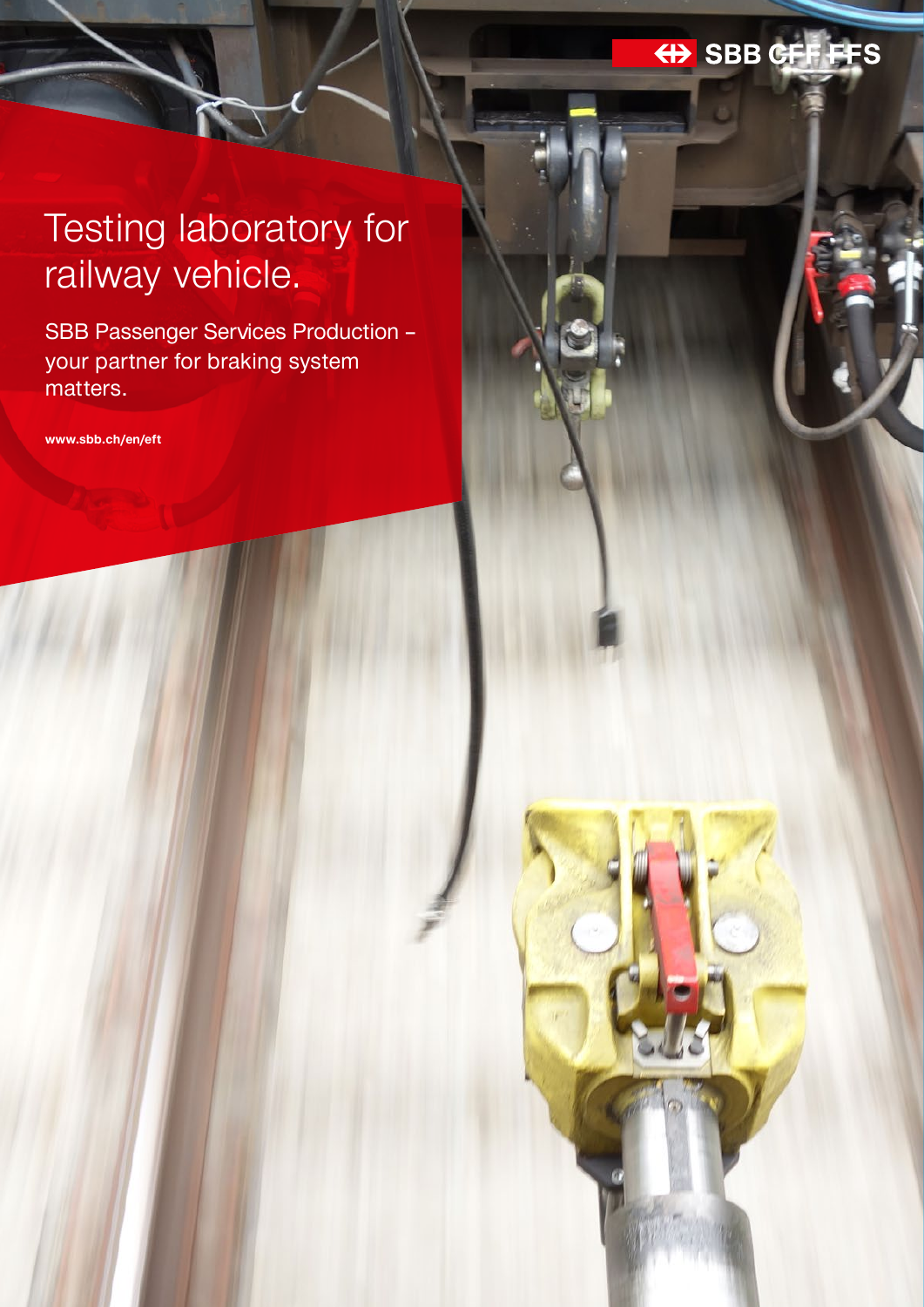### SBB Passenger Services Production. The centre of excellence for braking system testing.

2 **For both new accreditations of railway vehicles and changes to existing braking systems, extensive testing is required to ensure safe operation. This is why we work to compile expert reports on braking systems and offer you the necessary measurement and testing services.** 

#### **Our services.**

Brake testing is essential for the accreditation of railway vehicles or in the event of major upgrades to existing braking systems.

We determine the brake performance using specially adapted testing methods, taking into account the various specific circumstances, and document the measurement results in a test report. We measure the braking force, the pneumatic and thermal behaviour of the braking system and the behaviour of the anti-slide system under a variety of load and environmental conditions. We conduct our tests from a completely objective standpoint and call on other specialists if necessary in order to provide expert assessments – including some that are independent of system suppliers.

#### **How you benefit.**

As a rail operator and maintenance provider, we know the requirements imposed by the accreditation authorities and are qualified to assess operational safety and functionality.

- We can manage the entire official process for you from vehicle accreditation through to safety certification of individual components.
- We will support you in any matters concerning bra-

king systems that arise during vehicle accreditations.

- We will create the testing specifications for you based on the specific requirements.
- We will compile a test report for you on the brake components or braking systems, taking into consideration the regulations and standards that are currently in force.

#### **Your reliable partner.**

- Engineering expertise combined with comprehensive knowledge of inspection and testing
- Specialised employees with excellent technical knowledge
- Accredited by the SAS as a testing laboratory for static brake testing, dynamic braking power measurements and anti-slide system measurements under number STS 0636 in accordance with SN EN ISO/IEC 17025
- In-depth knowledge covering a variety of rolling stock, vehicle types and components
- Quality management system certified to ISO 9001
- Environmental management system certified to ISO 14001
- OHSAS 18001 (Occupational Health and Safety Management System) certification
- ISO 31000 and ONR 49001 risk management system certification



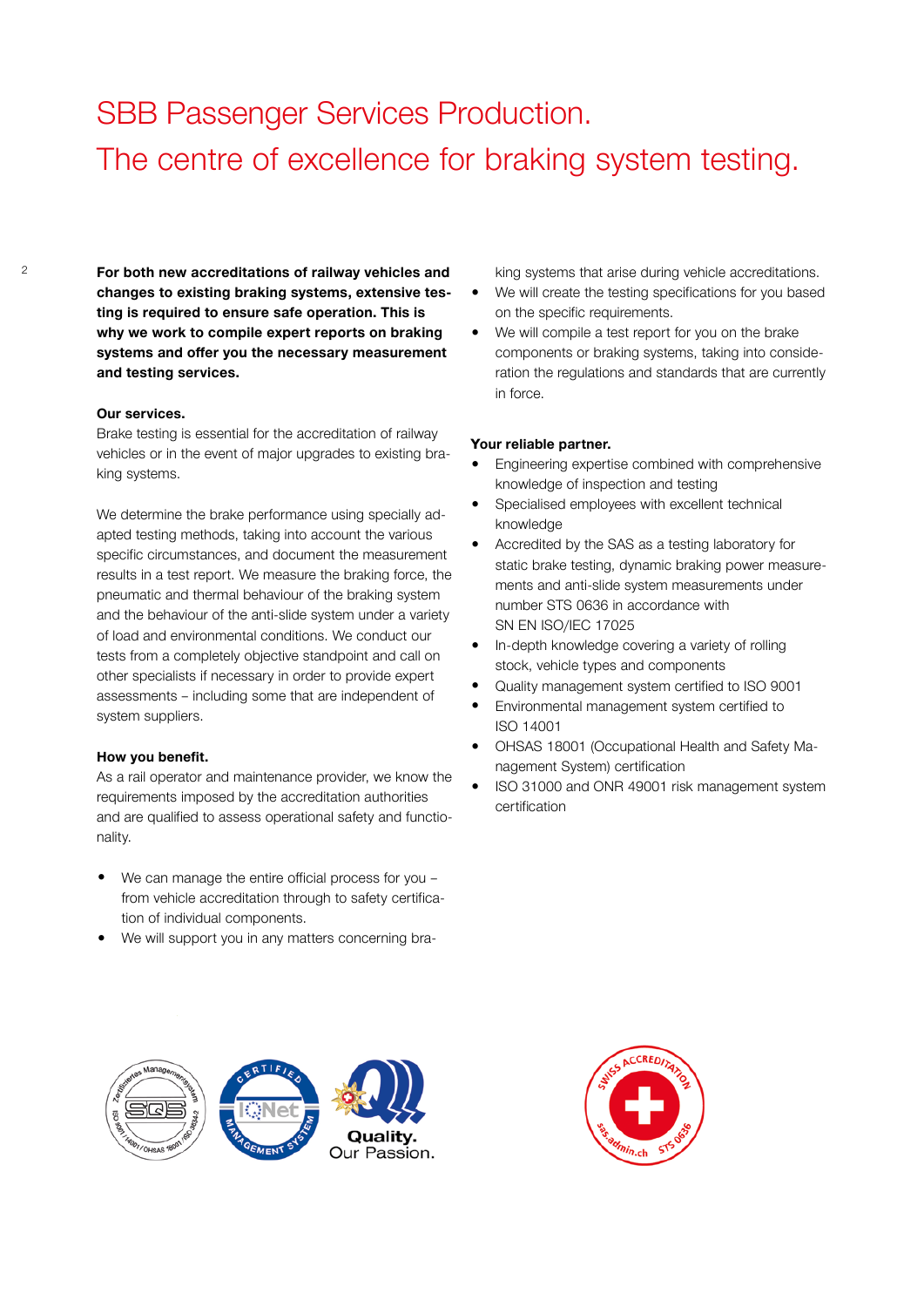### Testing laboratory for railway vehicle. An overview of our range of services.

#### **Our range of services. 3 111 Integrated solutions. 3 3 3 3**

- Formulation of testing specifications
- Bench testing of braking systems and brake components, including efficiency and pressure booster characteristic curves (accredited\*)
- Dynamic braking power measurements in accordance with UIC 544-1, EN 16834, EN 16185-2 and EN 15734-2 (accredited\*)
- Dynamic testing of anti-slide systems in accordance with UIC 541-05 and EN 15595 (accredited\*)
- Formulation of test reports
- Commentary on test reports
- Evaluation of the thermal behaviour of braking systems
- Measurement and optimisation of slippage behaviour
- Testing of the immobilisation protection using holding force measurements (accredited\*)
- Planning, execution and evaluation of operational tests
- Vibration measurements: Whole-body vibration as per ISO 2631 and ride comfort as per EN 12299 (simplified procedure)
- \* Measurements according to accredited test procedures

#### **Our know-how.**

Our testing laboratory for railway vehicle boasts decades of experience in braking systems testing. We constantly keep up to date with the latest technology and actively follow the developments in this area. We are also represented in the major standardisation bodies (CEN, UIC), where we are able to exercise our influence accordingly.

**Soapy water dosing device for influencing the coefficient of adhesion Stopping distance testing with individual wagons**



#### **Integrated solutions.**

We carry out the complete planning and execution of the test programme. This includes, among other things, selecting suitable test routes, providing rolling stock and locomotive crew, obtaining permits, organising measurement runs, managing vehicle loading and more.

**Brake testing wagon:** Fully equipped for dynamic brake and anti-slide system testing, special coupling for stopping distance tests.

**Influencing the coefficient of adhesion:** System for influencing the coefficient of adhesion between the wheel and track. Throughput quantity and soap concentration can be regulated dynamically during the test.

**Brake control:** Complete mobile UIC braking system for vehicle brake control.

**Measurement technology:** Scalable, battery-operated high-speed measurement systems. This permits synchronous high-frequency data recording that is distributed via a fibre-optic cable connection on long trains, with several hundred measuring channels.

**Odometry:** Optical measurement system that is independent of the coefficient of adhesion, for high-precision distance and speed measurement.

**Sensors:** Extensive measurement technology for pressure, temperature, distance, speed, position, force, acceleration, wheelset speed, control technology and anti-slide parameters. Development of specific sensors that are tailored to your requirements.